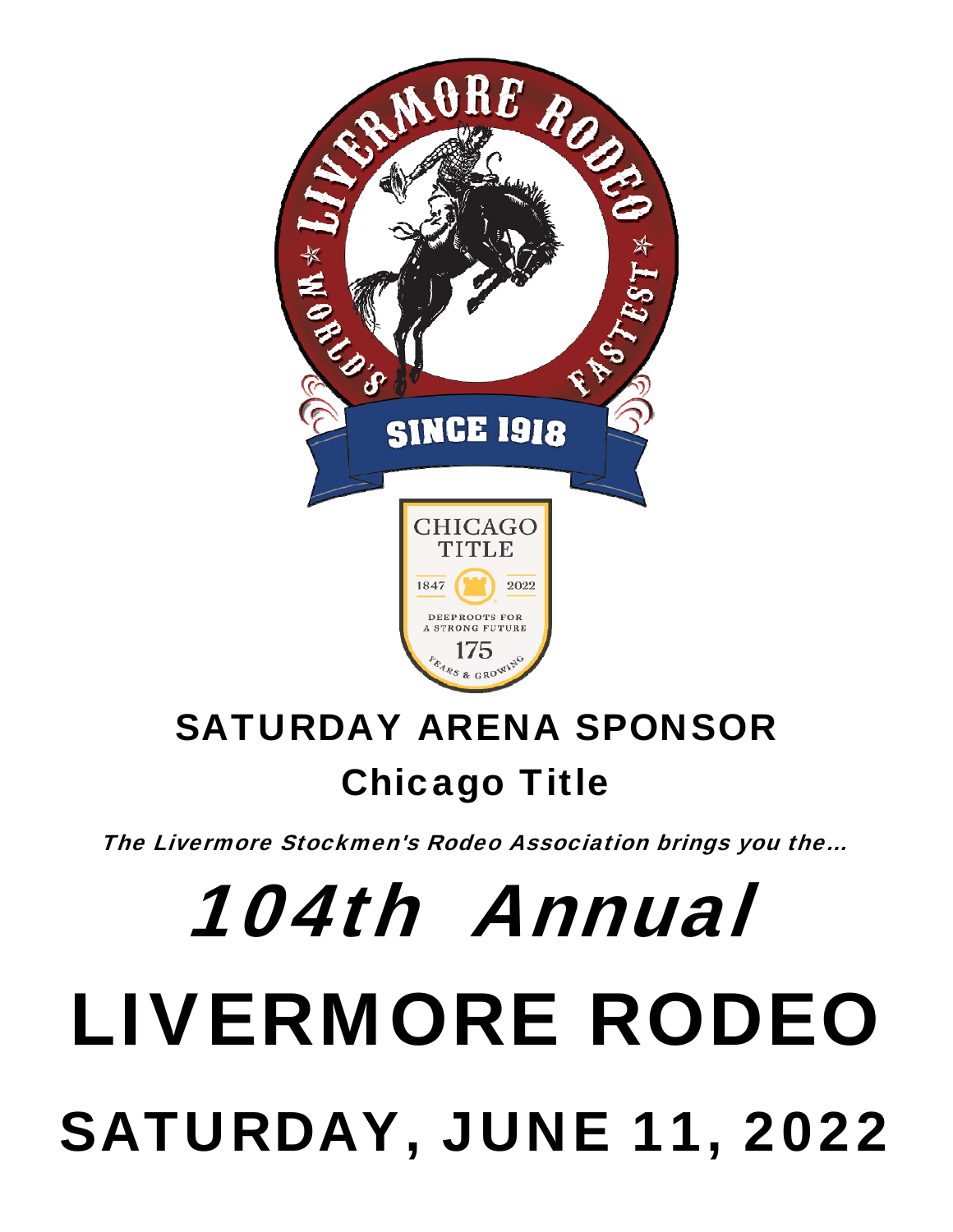| <b>BAREBACK BRONC RIDING</b>                                                                    |                                                                                   |  |  |  |  |  |  |                                |
|-------------------------------------------------------------------------------------------------|-----------------------------------------------------------------------------------|--|--|--|--|--|--|--------------------------------|
| <b>EVENT SPONSORED BY: LIVERMORE JUNIOR RODEO</b><br>Event Champion Sponsor: Walt Lupeika, CPA  |                                                                                   |  |  |  |  |  |  |                                |
|                                                                                                 |                                                                                   |  |  |  |  |  |  | 33 Zack Brown<br>Red Bluff, CA |
| 68 Wyatt Denny<br>Minden, NV                                                                    | 606 Yosemite Sam*                                                                 |  |  |  |  |  |  |                                |
| 189 Shane O'Connell<br>Rapid City, SD                                                           | 20 Ted                                                                            |  |  |  |  |  |  |                                |
| Yuba City, CA<br>9 Brent Davis Applegarth<br>Worden, MT<br>180 Coy James Montgomery             | 739 Yogi Bare*<br>327 Meat Sweats                                                 |  |  |  |  |  |  |                                |
| 236 Rocker Shane Steiner<br>Weatherford, TX                                                     | 66 Storm Breaker                                                                  |  |  |  |  |  |  |                                |
|                                                                                                 | Rerides: 206 Tequila Talkin'<br>301 Martha                                        |  |  |  |  |  |  |                                |
| <b>TIE DOWN ROPING</b>                                                                          |                                                                                   |  |  |  |  |  |  |                                |
| EVENT SPONSORED BY: LIVERMORE RODEO FOUNDATION<br><b>IVERMORE RODEC</b>                         |                                                                                   |  |  |  |  |  |  |                                |
|                                                                                                 | Event Champion Sponsor: Livermore Stockmen's Rodeo Association                    |  |  |  |  |  |  |                                |
| 138 Jordan Ketscher<br>Squaw Valley, CA                                                         | 54 Cody Collins<br>Galt, CA                                                       |  |  |  |  |  |  |                                |
| 132 J. Cody Jones<br>Ukiah, CA                                                                  | 176 Brushton Minton<br>Witter Springs, CA                                         |  |  |  |  |  |  |                                |
| 199 Luke Potter<br>Maple City, KS<br>227 Matt Shiozawa<br>Chubbuck, ID                          | 118 Hunter Herrin<br>Apache, OK<br>Pawhuska, OK                                   |  |  |  |  |  |  |                                |
| 234 Jake Sperbeck<br>Sacramento, CA                                                             | 172 Tyler Milligan                                                                |  |  |  |  |  |  |                                |
|                                                                                                 | <b>STEER WRESTLING</b>                                                            |  |  |  |  |  |  |                                |
|                                                                                                 | <b>EVENT SPONSORED BY: GP FIRE PROTECTION</b>                                     |  |  |  |  |  |  |                                |
|                                                                                                 | Event Champion Sponsor: Livermore Stockmen's Rodeo Association                    |  |  |  |  |  |  |                                |
| 39 Cody Cabral<br>Hilo, HI                                                                      | 142 Blake Knowles<br>Heppner, OR                                                  |  |  |  |  |  |  |                                |
| <b>Gus McGinn</b><br>Haines, OR<br>167                                                          | 215 Levi Rudd<br>Chelsea, OK                                                      |  |  |  |  |  |  |                                |
| Jesse Brown<br>Baker City, OR<br>31                                                             | 2 Trace Agin<br>Santa Ynez Vly, CA                                                |  |  |  |  |  |  |                                |
| Battle Mountain, NV<br>85 Hank Filippini                                                        | 192 Bear Pascoe<br>Morro Bay, CA                                                  |  |  |  |  |  |  |                                |
| 176 Brushton Minton<br>Witter Springs, CA                                                       | 211 Brady Douglas Roensp Lockeford, CA                                            |  |  |  |  |  |  |                                |
|                                                                                                 | <b>LOCAL TEAM ROPING</b>                                                          |  |  |  |  |  |  |                                |
|                                                                                                 | EVENT SPONSORED BY: LIVERMORE AREA RECREATION AND PARK DISTRICT                   |  |  |  |  |  |  |                                |
|                                                                                                 | Buckles Sponsored by: The Cardoza Family ~ in Memory of Eddie & Barbara Cardoza ~ |  |  |  |  |  |  |                                |
| 1                                                                                               | 6                                                                                 |  |  |  |  |  |  |                                |
| 2                                                                                               | 7                                                                                 |  |  |  |  |  |  |                                |
| 3                                                                                               | 8                                                                                 |  |  |  |  |  |  |                                |
| 4                                                                                               | 9                                                                                 |  |  |  |  |  |  |                                |
| 5                                                                                               | 10                                                                                |  |  |  |  |  |  |                                |
| <b>Berlogar</b>                                                                                 | <b>SADDLE BRONC RIDING</b>                                                        |  |  |  |  |  |  |                                |
| <b>Stevens &amp;</b><br><b>Associates</b>                                                       | <b>EVENT SPONSORED BY: BERLOGAR STEVENS &amp; ASSOCIATES</b>                      |  |  |  |  |  |  |                                |
|                                                                                                 | <b>Event Champion Sponsor: Ritata Diner and Tavern</b>                            |  |  |  |  |  |  |                                |
| 95 Blaise Freeman<br>Snyder, TX                                                                 | 700 Pearl Necklace                                                                |  |  |  |  |  |  |                                |
| 170 Cameron Messier<br>Mandaree, ND                                                             | 902 Capone                                                                        |  |  |  |  |  |  |                                |
| Caden Hunter Grisedale<br>Bakersfield, CA<br>104<br>148<br>Exeter, CA<br><b>Justin Lawrence</b> | 604 Likety Split*                                                                 |  |  |  |  |  |  |                                |
| 240 D.J. Stoneburner<br>Santa Maria, CA                                                         | 613 Two Stroke Johnny<br>460 Holy Hoppin' Hell                                    |  |  |  |  |  |  |                                |
| Ojai, CA<br>203<br>Joaquin Real                                                                 | T308 Jaugernaut                                                                   |  |  |  |  |  |  |                                |
| Ethan Lemmons<br>Castro Valley, CA<br>149                                                       | 639 Many Moons                                                                    |  |  |  |  |  |  |                                |
| Dave Tanksley<br>Bishop, CA<br>241                                                              | 110 Classy Clark                                                                  |  |  |  |  |  |  |                                |
|                                                                                                 | 50 Dirty Badger<br>Rerides:<br>639 Many Moons                                     |  |  |  |  |  |  |                                |
|                                                                                                 | <b>WILD COW MILKING</b>                                                           |  |  |  |  |  |  |                                |
| Herc                                                                                            | <b>EVENT SPONSORED BY: HERC</b>                                                   |  |  |  |  |  |  |                                |
| Rentals<br>Buckles Sponsored by: The Podesta Family ~ in Memory of Judy Podesta ~               |                                                                                   |  |  |  |  |  |  |                                |
| <b>Billy Centoni</b><br>Kyle Davilla<br>1                                                       | Joshau Peese<br>6<br>Brayan Pesso                                                 |  |  |  |  |  |  |                                |
| 2<br>Paul Fagliano<br>Dillon McNaney                                                            | 7<br>Frankie Imhoff<br>Greg Olivera                                               |  |  |  |  |  |  |                                |
| 3<br><b>Dillon Almason</b><br>Ryan Nielsen                                                      | <b>Dustin Louis</b><br>8<br>Kenny Mendoza                                         |  |  |  |  |  |  |                                |
| Josh Short<br>4<br>John Frick<br>Drew Imhoff                                                    | 9<br><b>Rhett Davilla</b><br>Dylan Pierce                                         |  |  |  |  |  |  |                                |
| 5<br>Stephen Dirrane                                                                            |                                                                                   |  |  |  |  |  |  |                                |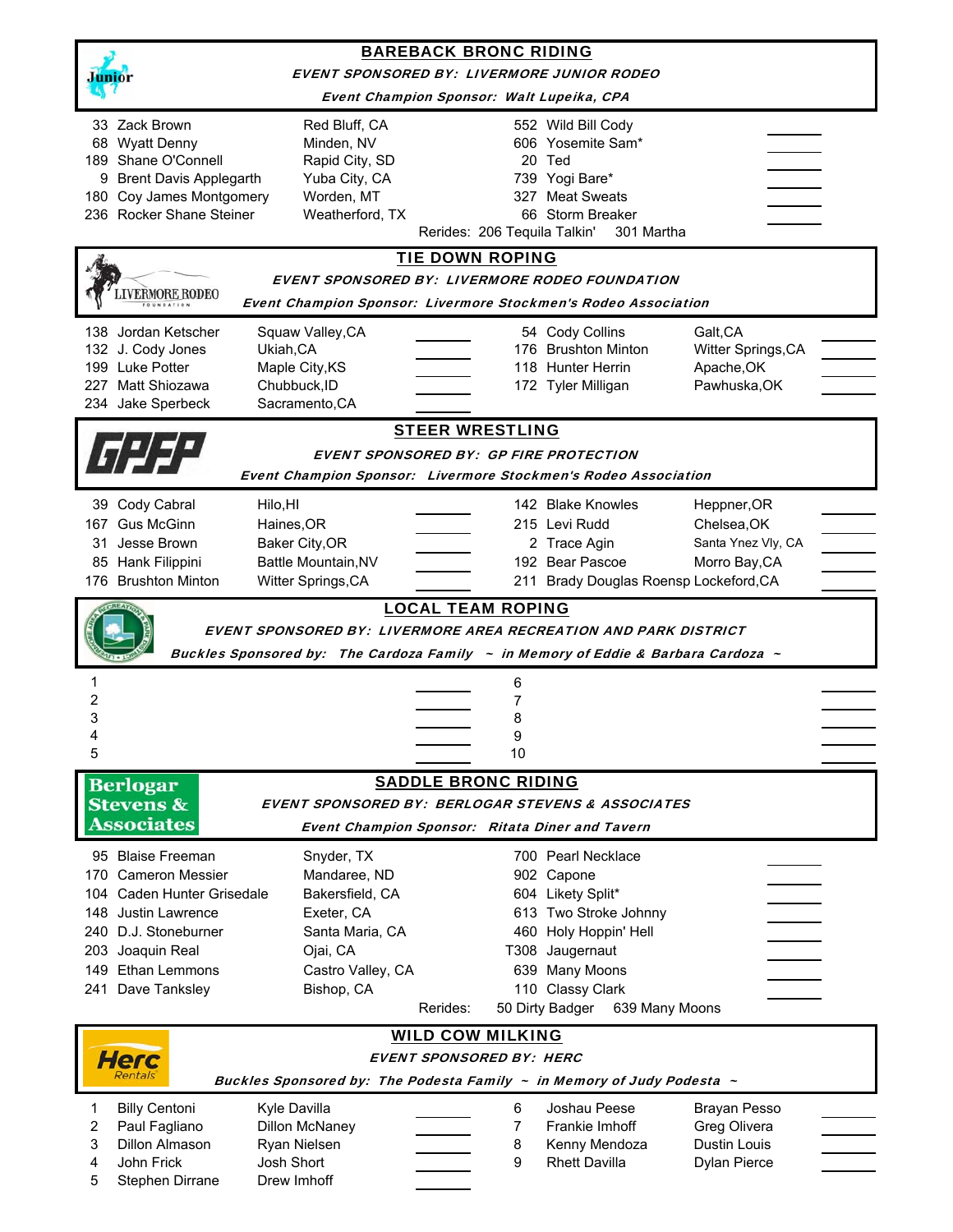## WOMEN'S BREAKAWAY ROPING

EVENT SPONSORED BY: GP FIRE PROTECTION

Event Champion Sponsor: W2 Heart Co.

- 
- 20 Karri Jones Ukiah,CA 31 Suzanne Williams Winnemucca,NV 10 Samantha Fulton Miller,SD 5 Gianna Cianfichi Santa Rosa,CA

25 Taylor Munsell **Alva, OK** 18 Hanna Hundsdorfer Exeter, CA



|                                                                                                                                                                                                                                                                                                                                                                  |                                                                                | <b>EVENT SPONSORED BY: LIVERMORE RODEO FOUNDATION</b><br>Event Champion Sponsor: Livermore Stockmen's Rodeo Association                                                                                                                                                                                                                                                        |  |
|------------------------------------------------------------------------------------------------------------------------------------------------------------------------------------------------------------------------------------------------------------------------------------------------------------------------------------------------------------------|--------------------------------------------------------------------------------|--------------------------------------------------------------------------------------------------------------------------------------------------------------------------------------------------------------------------------------------------------------------------------------------------------------------------------------------------------------------------------|--|
| 191 D.J. Parker, Hollister, CA<br>130 Tanner James, Porterville, CA<br>251 Jaxson Tucker, Statesville, NC<br>216 Clay Ruiz, Dos Palos, CA<br>18 Marcus Battaglia, Ramona, CA<br>37 Preston Burgess, Hilmar, CA<br>44 Colton Campbell, Klamath Falls, OR<br>230 Hayes Smith, Central Point, OR<br>16 Jake Barnes, Garnderville, NV<br>87 Corey Fitze, Fortuna, CA | $\overline{\phantom{0}}$<br>$\blacksquare$<br>$\blacksquare$<br>$\blacksquare$ | 155 Chance P Machado, Santa Maria, CA<br>81 Phoenix Everano, Pendleton, OR<br>61 Wyatt Cox, Arroyo Grande, CA<br>188 Patrick O'Brien, Colton, CA<br>131 Jason Johe, San Luis Obispo, CA<br>198 Monty Joe Petska, Turlock, CA<br>138 Jordan Ketscher, Squaw Valley, CA<br>243 Cullen Teller, Ault, CO<br>56 Clay O'Brien Cooper, Gardnerville, NV<br>86 Adam Fitze, Fortuna, CA |  |
| <b>EVENT SPONSORED BY: UNCLE CREDIT UNION</b>                                                                                                                                                                                                                                                                                                                    |                                                                                |                                                                                                                                                                                                                                                                                                                                                                                |  |

Event Champion Sponsor: Livermore Stockmen's Rodeo Association



|     | 196 Jake Peterson         | Livermore, CA     | 777.                       | Jackpot                 |  |
|-----|---------------------------|-------------------|----------------------------|-------------------------|--|
|     | 164 Conner McClure        | Grass Valley, CA  | CV.                        | Big Nasty Jax           |  |
|     | 185 Lukasey Morris        | Union City, OK    |                            | 670 Louisiana Lightning |  |
|     | 67 Colby Demo             | Red Bluff, CA     |                            | X84 Terminator          |  |
| 209 | Justin Rickard            | Perris, CA        | 88                         | Buckcherry              |  |
|     | 253 Andy Valdez Valdez    | Tateposco, MX     |                            | P43 Hou's Bad News      |  |
|     | 221 Alex Santana          | Chowchilla, CA    |                            | ZZ630 Rug Doctor        |  |
| 89. | Jesse Flores              | Los Angeles, CA   |                            | 746 Ghetto Spread       |  |
| 187 | Eli Necochea              | Hemet, CA         | 87                         | Gospel Gun              |  |
|     | 226 Dalton Calvin Shepard | Norco, CA         |                            | 802 Big Salty           |  |
|     | 149 Ethan Lemmons         | Castro Valley, CA |                            | 305 Crowd Pleaser       |  |
|     |                           |                   | Rerides: 810 Leo Dicowprio | 800 Snow Cougar         |  |

*Thank you for coming to the Saturday performance of the 104th Livermore Rodeo Happy Trails and we'll see you next year!*